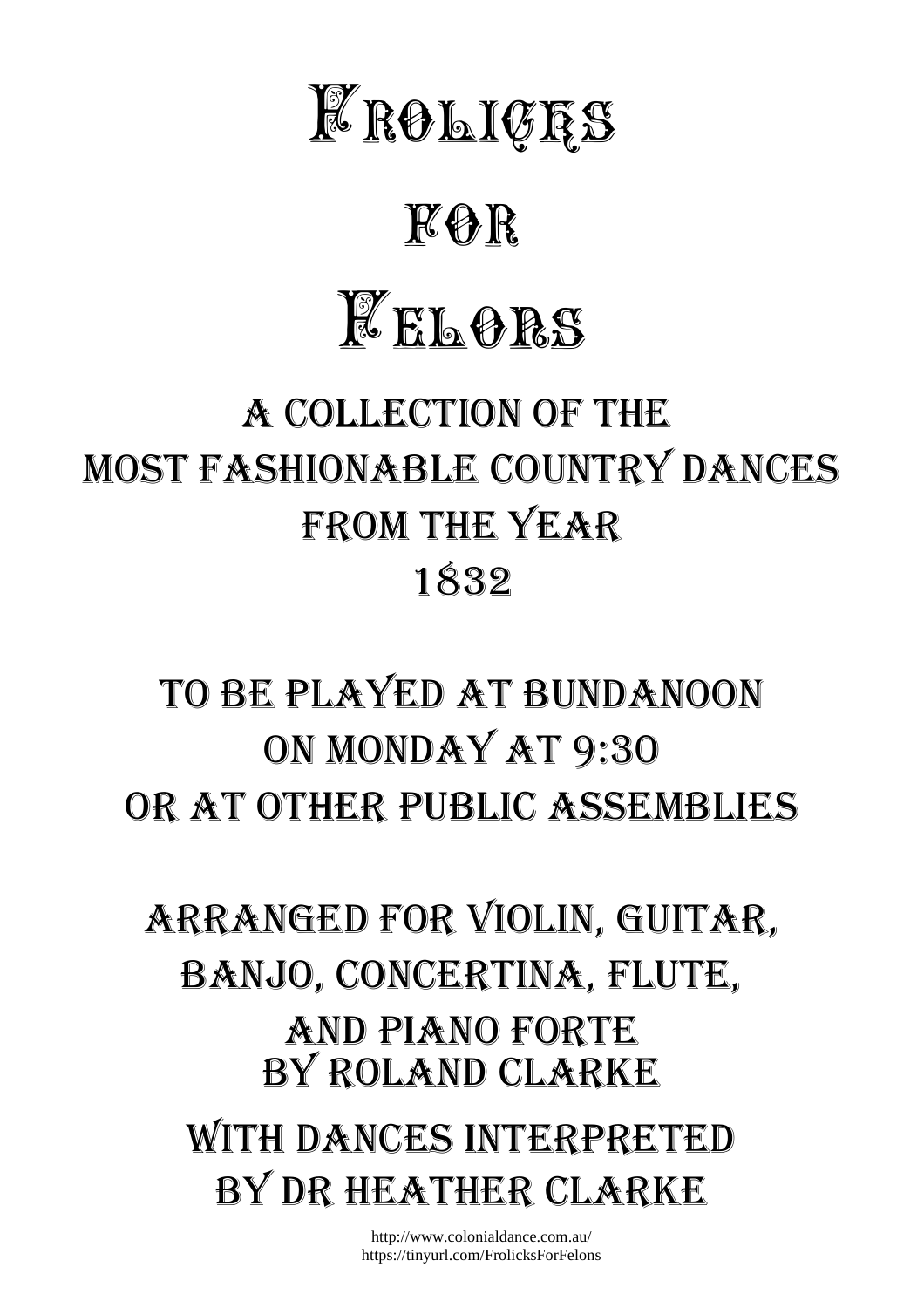#### Michael Wiggins









<u>3</u>  $\frac{3}{4}$ Bobbing Joan  $\flat$ Gm  $\overline{\phantom{a}}$  $\overline{\phantom{0}}$  $\bullet$ F  $\cdot$  , Gm  $\overline{\bullet}$  $\bullet$   $\bullet$   $\bullet$   $\bullet$  $\overline{\phantom{0}}$ F  $\overline{\phantom{a}}$  $\overline{\phantom{a}}$  $\overline{\bullet}$  $\overline{\bullet}$   $\mathbf{b}$  $B<sub>p</sub>$  $\overline{\bullet}$  $\overline{\bullet}$  $\bullet$  $\overline{\bullet}$  $\overline{\phantom{a}}$  $\overline{\phantom{0}}$  $\overline{\phantom{a}}$  $\overline{\bullet}$ Gm  $\overline{\bullet}$  $\overline{\phantom{a}}$  $B<sup>\rho</sup>$ ╅╧ F  $\begin{array}{ccc} \cdot & \cdot & \cdot \\ \hline \cdot & \cdot & \cdot \\ \hline \end{array}$ F  $\overline{\phantom{a}}$  $\overline{\phantom{a}}$  $\overline{\phantom{a}}$  $\overline{\phantom{a}}$  $\overline{\bullet}$  $\overline{\bullet}$ 

 $\frac{9}{2}$  $\frac{9}{8}$ Judy Callaghan  $6$   $^{+8}$  , deceed , dece decidence of fee: i.  $\sharp$ D  $\overline{\phantom{a}}$  $\overline{\phantom{a}}$  $\overline{a}$  $\overrightarrow{1}$  $\overline{\phantom{a}}$  $\overline{a}$ Bm  $\overline{\phantom{a}}$  $\overline{\phantom{a}}$ D  $\mathbf{R}$  $\frac{1}{2}$  $\overline{\phantom{a}}$  $\overline{a}$  $\overline{\phantom{a}}$ Bm  $\overline{\phantom{a}}$ Em  $\overline{\bullet}$  $\bar{z}$  $\overline{\phantom{a}}$  $A^7$  $\overline{\mathbf{f}}$ ₹  $\overline{\phantom{a}}$ 





http://www.colonialdance.com.au/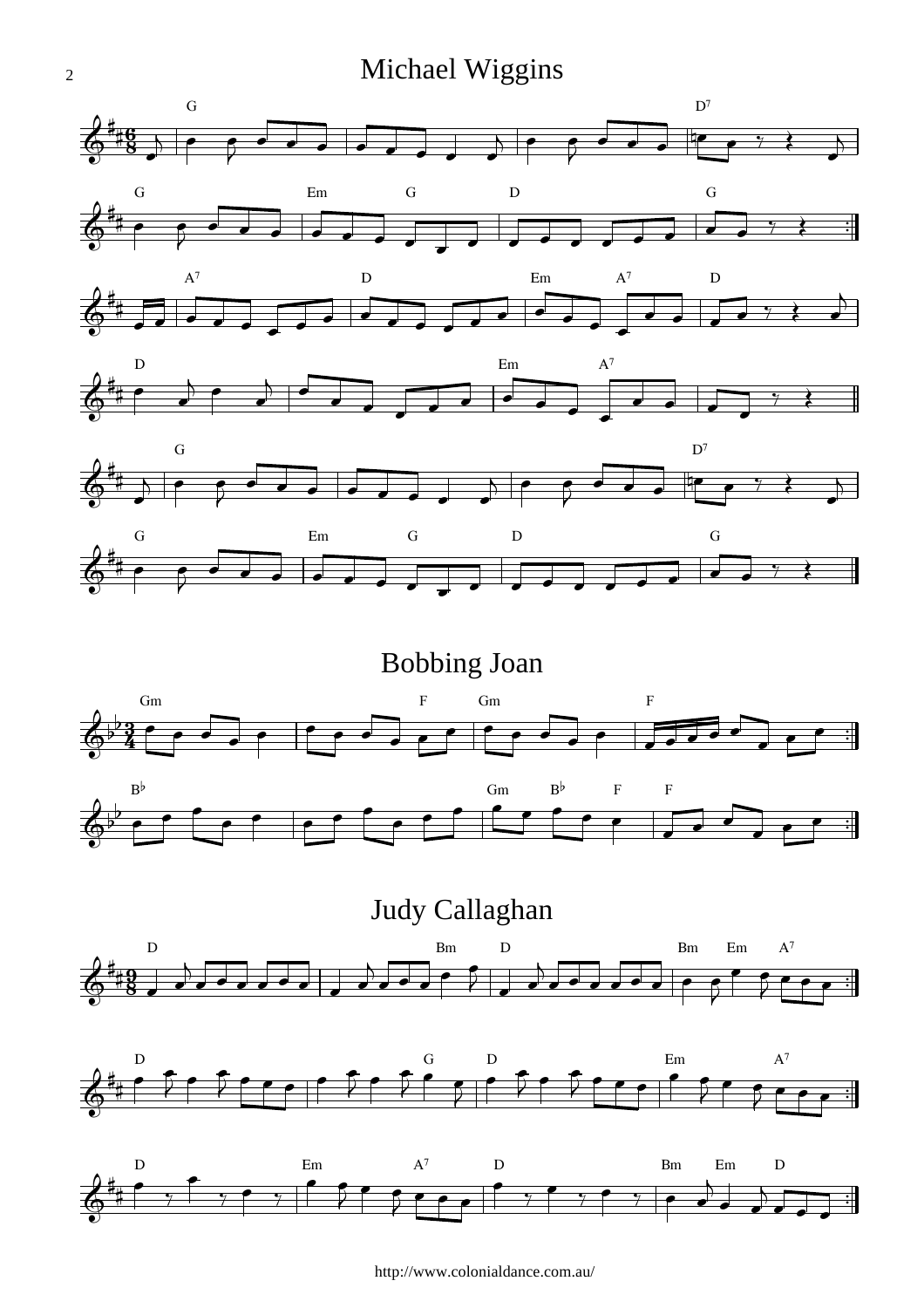Paddy Carey

















The Forty Thieves







http://www.colonialdance.com.au/